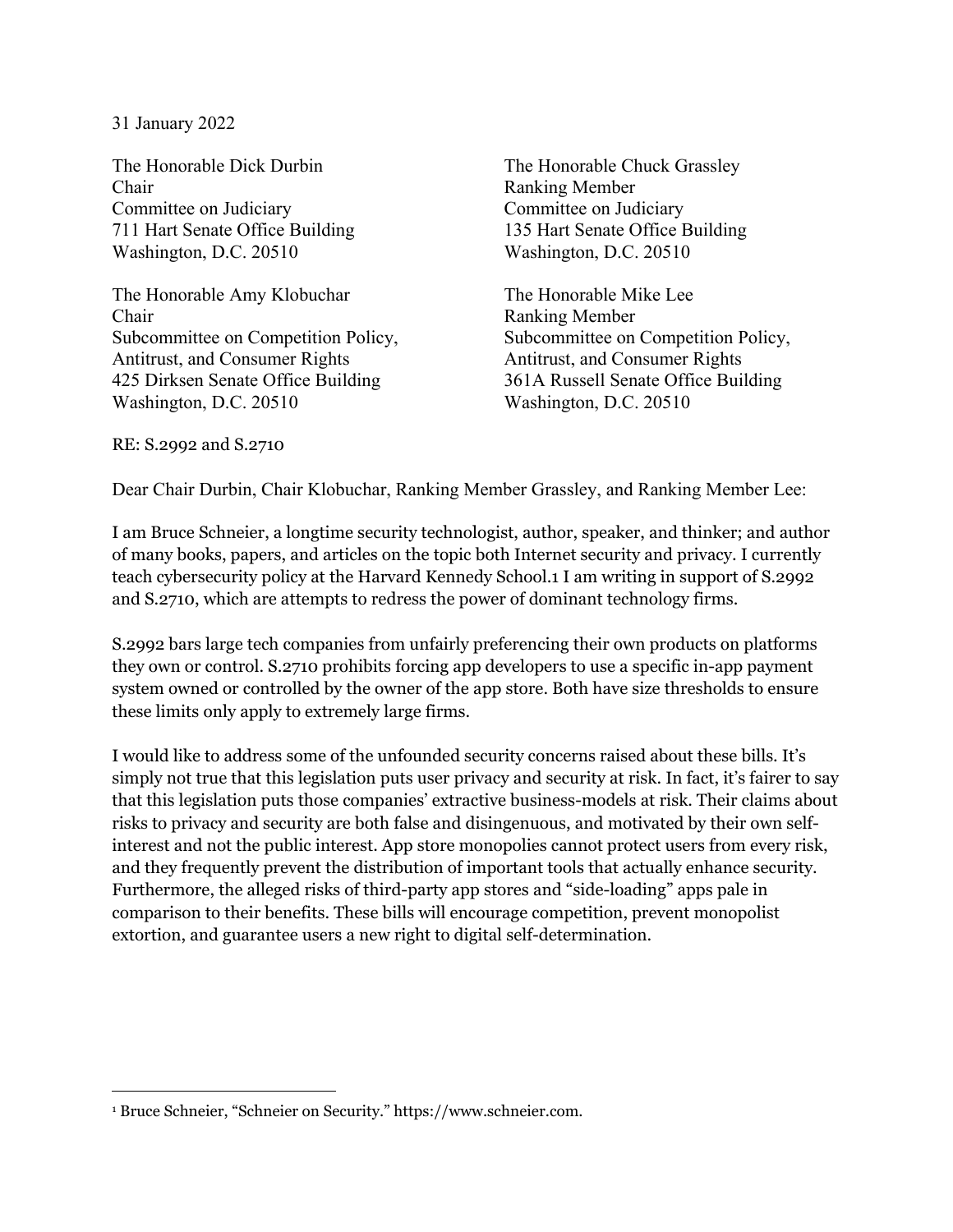1. The bills will not prevent platforms from introducing new privacy and security measures.

Apple claimed in a letter that S.2992 would erect "steep obstacles" in front of new privacy and security protections.2 This is simply not true; the bill only prohibits "unfairly preferencing" a platform's products or services or "unfairly limiting" another business relative to the platform.3 The bill does not prohibit changes that affect all apps, such as Apple's App Tracking Transparency framework, which limits every app's access to personal information until a user has granted their informed consent. Any future changes that a platform makes to enhance privacy and security will still be permitted, as long as those changes are applied fairly to the platform's own products and services as well as to third parties.

2. Alternatives to an app store monopoly will enhance user choice, and will not lead to a wave of malware attacks.

In another section of the letter, Apple attacks S.2710's interoperability requirements, claiming that its requirement to allow "side-loading" of apps will likely lead to "millions" of new malware attacks on Americans. It also claims that this requirement prevents users from "choosing" a secure and private device.

First, nothing in S.2710 requires Apple or anyone else to open its devices to side-loading. (Sideloading refers to the installation of apps that have not been verified by any app store.) The bill only requires that the company "allow and provide the readily accessible means for users of that operating system to . . . install third-party Apps . . . through means other than its App Store."4 This interoperability does not require one-click installation of random apps from the Internet, only that companies relinquish their monopoly control over app stores. Alternative stores could have the same, or even more, security restrictions than Apple. And instead of one app store controlled by Apple, users would be able to choose between many.

Second, Apple's reasoning regarding side-loading is self-interested, oversimplified, and dishonest. Side-loading is not a means for bad actors to vault over a platform's secure walls and into user's private lives; it's a way for users to exercise agency over their own devices. Sideloaded apps bypass the app store moderation process, but moderation is not the only level of protection between users and malware. Sophisticated malware often relies on technical exploit to get around operating system-level restrictions on its behavior, and side-loading wouldn't affect Apple's ability to restrict what rogue apps are capable of doing.

Apple tries to imply that users who want to stay within its trusted ecosystem will be forced to take on new risks, or that non-technical users will be blindsided by new malware. This is simply not true. Side-loading could be implemented in a way that ensures users are aware of the risks they take on before installing a piece of unverified software. Users who do not want to side-load

<u>.</u>

<sup>&</sup>lt;sup>2</sup> 1/18/22 letter to the Senate Judiciary Committee, available at https://9to5mac.com/wpcontent/uploads/sites/6/2022/01/Apple-letter-full.pdf.

<sup>3</sup> S.2992 Section 2(a).

<sup>4</sup> S.2710 Section 3(d)(2).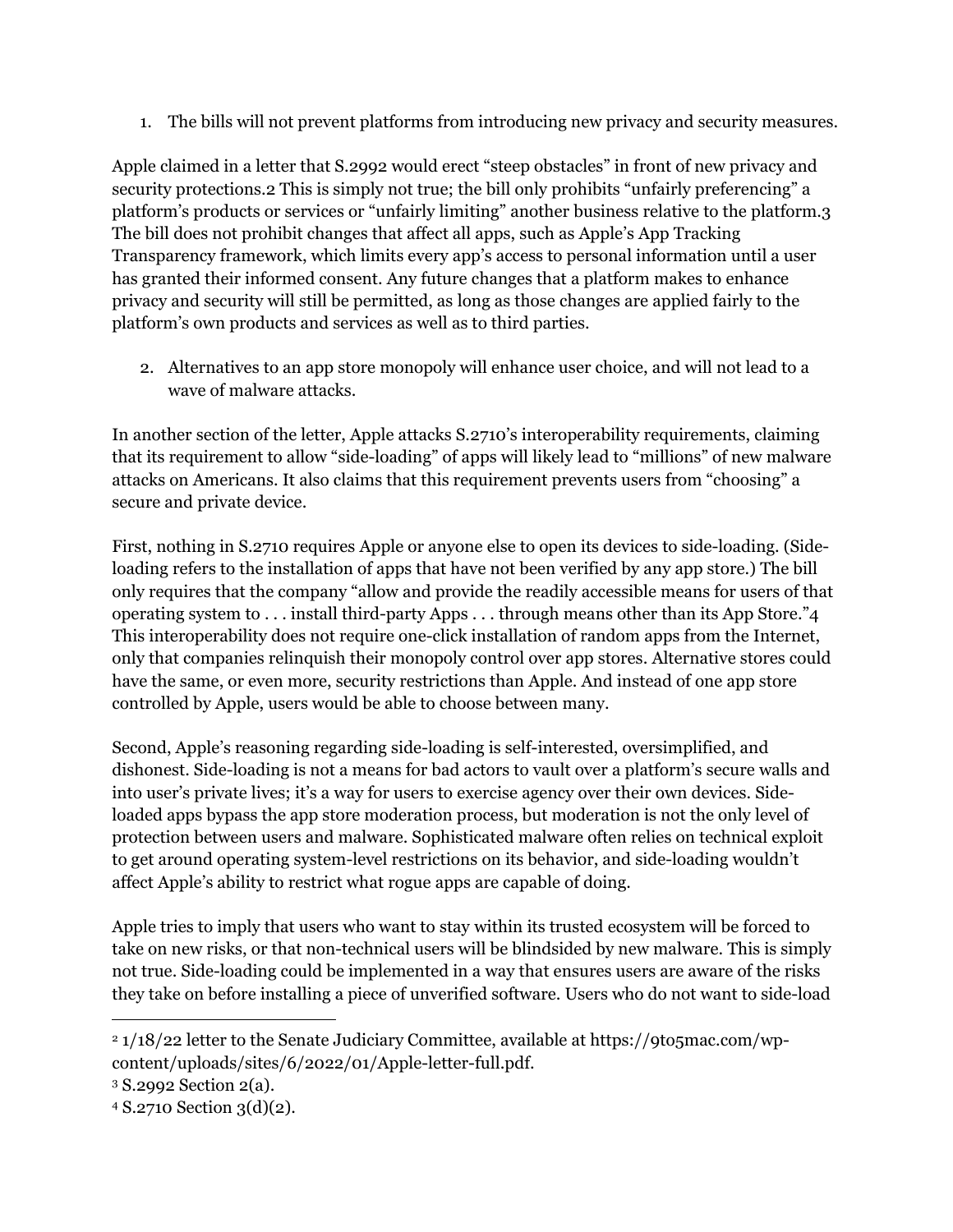apps can easily choose not to, just as users today can choose not to jailbreak their phones. (Jailbroken phones are ones that have been modified in a way that contravenes Apple's rules to allow the installation of software the Apple prohibits.)

Finally, Apple's assertion that it is defending user "choice" gets it exactly backwards. Our devices are our own, and interoperability will allow us to use them as we choose. Any user who prefers to use only Apple-approved applications will have no trouble doing so. But S.2710 will finally give users the freedom to leave the walled garden: to build, share, and install software that hasn't been approved by Apple's moderation machine.

3. The bills will help users who are harmed by a single company's moderation decisions.

Arguments against these bills assume that a single company is capable of being an effective moderator for millions of applications affecting billions of users. And, that the same company that builds the platform is necessarily that single company. This is not true. Experience has demonstrated that monopolistic app stores both miss apps that would harm security and reject ones that would help it. Allowing alternative app stores -- and allowing users to choose different moderators -- is the only way to ensure users can configure their devices securely.

App store moderation frequently misses important threats to privacy and security, including data brokers and scammers. Both Apple and Google have approved apps that egregiously violate user privacy and security, often in direct contradiction to their own policies.5 The incredible volume these marketplaces handle (Apple's App Store receives 100,000 submissions per week) means that they cannot possibly vet every single app as thoroughly as desired. A smaller, alternative app store could set its own policies that are stronger and better enforced than a large platform is capable of.

Furthermore, app store review processes frequently bar apps that would meaningfully improve user privacy and security. For example, Google's Play Store policies prevent the development of ad- and tracker-blocking software.6 This is a predictable result of Google's misaligned incentives as an advertising company as well as an app store moderator. But Android allows third-party app stores and side-loading of apps, so users have the option to install meaningful privacy tools from outside of Google's approved crop.

Apple has its own misaligned incentives. Apple has removed many VPN apps from its Chinese App Store at the request of the Chinese government.7 VPNs are a key tool to help users evade

 $\overline{a}$ 

6 Joe Hindy, "Why Google bans ad blockers, but is actually fine with ad-blocking browsers," 1/27/2019. https://www.androidauthority.com/google-play-ad-blockers-ban-945058/.

7 Saheli Roy Choudhury, "Apple removes VPN apps in China as Beijing doubles down on censorship," 8/1/2017. https://www.cnbc.com/2017/07/31/apple-removes-vpn-apps-in-chinaapp-store.html.

<sup>5</sup> Scott Ikeda, "Data Brokers Continue To Use X-Mode Location Tracking in Spite of Ban," 2/5/2021. https://www.cpomagazine.com/data-privacy/data-brokers-continue-to-use-x-modelocation-tracking-in-spite-of-ban/.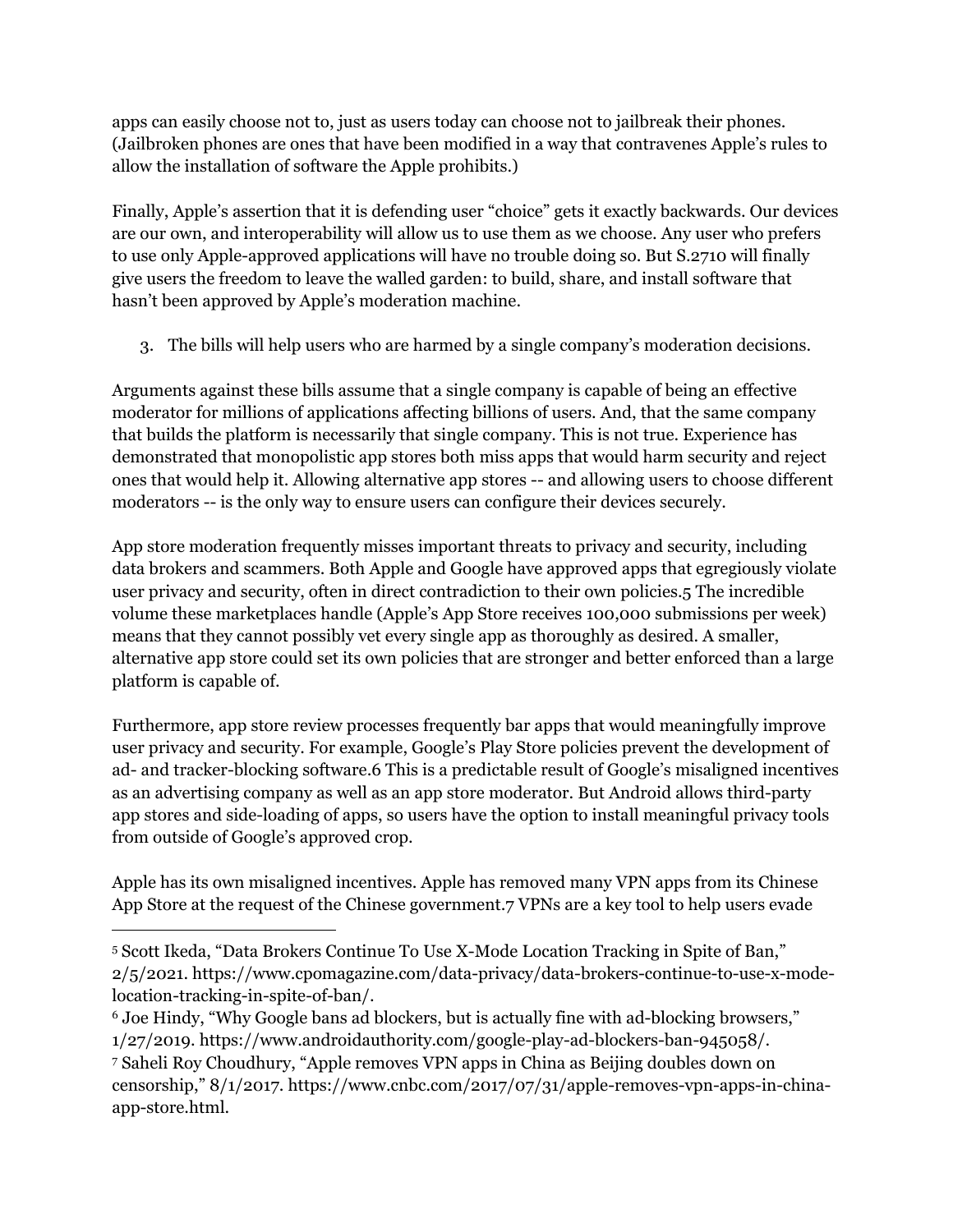surveillance and censorship by oppressive governments. Without a sanctioned way to install non-App Store apps, users in China have no easy way of accessing private networks that are not approved by the government. But Apple has made the decision that appeasing the Chinese government is more profitable than protecting its users.

In another incident, Apple removed an app that was intended to detect whether a phone had been secretly jailbroken. Jailbroken phones allow more than just unsanctioned apps to be installed; they can also harbor spyware without their owner's knowledge. Jailbreak detection is a useful function for people who have purchased a used phone, or who may be victimized by someone close to them. But Apple determined that this security app was against its App Store terms of service, depriving at-risk users of a valuable layer of protection.

Giving tech companies a veto over which software users can and can't trust is a system that fails badly. That is: it's one thing to seek a company's recommendations about what constitutes a security risk, and another to let that company's judgment override your own. The former requires that the company be reliable, the latter requires that the company be infallible. And companies are not infallible. One example: for many years, both the Google and Apple mobile app stores routinely approved "stalkerware" apps. These are apps that are used to covertly surveil device owners, tracking their location and communications. Stalkerware is not benign or secure. Rather, it is widely implicated in domestic violence and intimate partner abuse.8 Eventually, due to unrelenting pressure from organizations like the Electronic Frontier Foundation, the dominant platforms instituted a policy banning stalkerware, but not before many of their customers were placed in harm's way by the platforms' poor judgment.9 Even today, the platforms continue to list and sell software that is functionally identical to stalkerware, provided that it is marketed as a way for parents to keep tabs on their children or employers to keep tabs on their employees.

Again and again, these platforms have chosen profits over their user's security and privacy. Allowing third-party app stores and interoperability will remove the barriers to independent distribution of niche or unsanctioned tools for security and privacy. We cannot, and should not, trust a single company to make the correct decisions about device security, privacy, and integrity for billions of users.

## Conclusion

<u>.</u>

We already know what a platform that allows any software to be installed looks like: it's how our computers work. Whether we use Windows, or MacOS, or Linux, there is no monopoly dictating what software we can or cannot use. We can run our computers securely, or we can choose not to. Far from it being the dangerous hellscape we're told to fear, the results are actually pretty

<sup>8</sup> Kim Key, "How Stalkerware Enables Domestic Abuse," 8/4/2021.

https://www.pcmag.com/news/how-stalkerware-fits-into-a-tech-assisted-domestic-abuse-cycle https://www.securemac.com/news/how-to-check-for-stalkerware-on-an-iphone.

<sup>9</sup> Catalin Cimpanu, "Google 'formally' bans stalkerware apps from the Play Store," 9/16/20. https://www.zdnet.com/article/google-formally-bans-stalkerware-apps-from-the-play-store/.